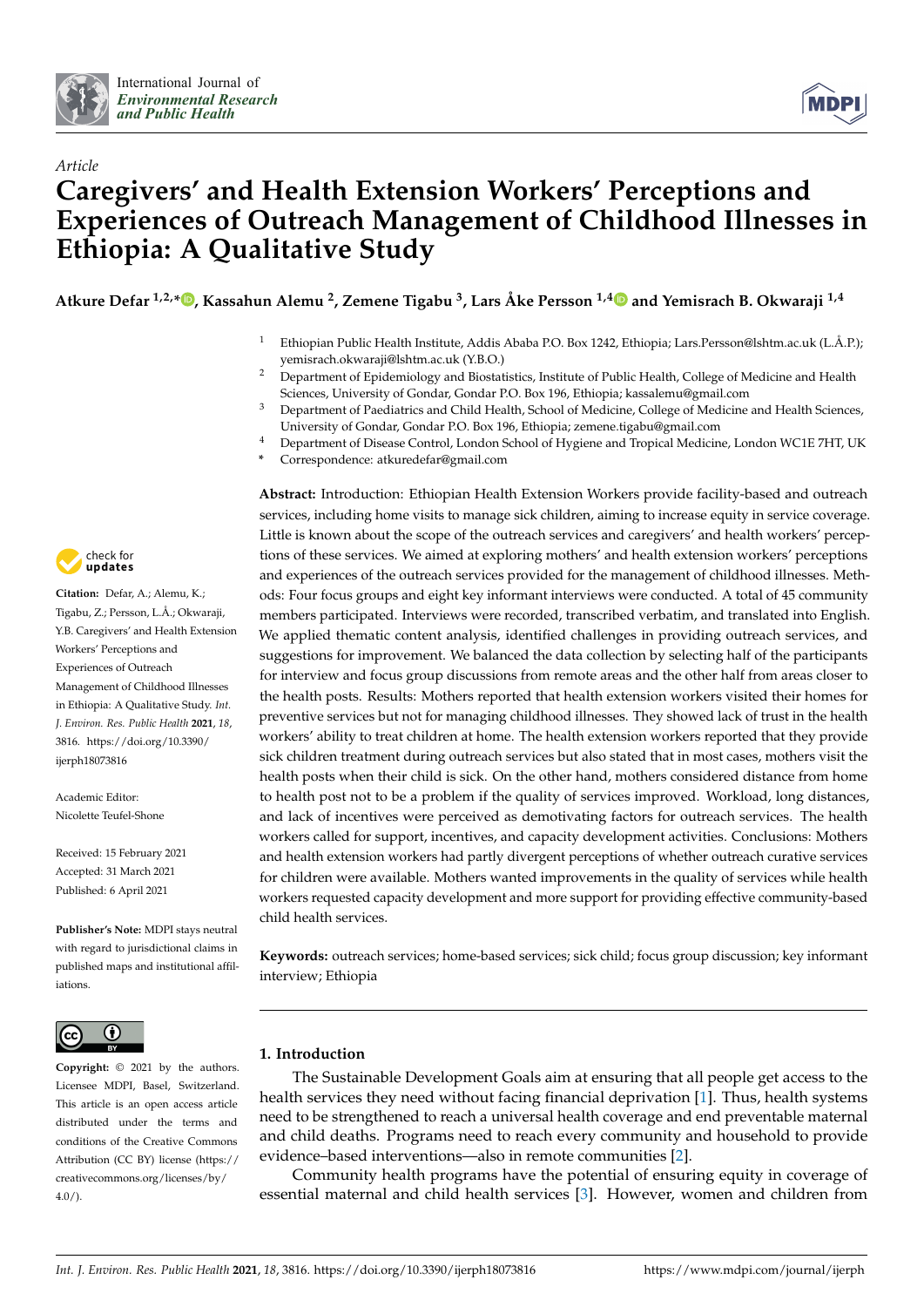socioeconomically and geographically disadvantaged households use these services less than those in favorable settings [\[4,](#page-8-3)[5\]](#page-8-4). The reported barriers to utilization of primary care services for sick children are multiple and vary between countries and contexts. It might be a lack of knowledge on what the first-line healthcare services can offer, shortage of health facilities within accessible distance, missing skills or trust in health workers, stock-out of medicines and supplies, irregular facility opening hours and low quality of services at the facility [\[5,](#page-8-4)[6\]](#page-8-5). Home-based and other outreach curative services by community health workers might be one of the strategies to overcome these gaps [\[7](#page-8-6)[,8\]](#page-8-7).

Various strategies were employed by the global community to scale-up effective child health interventions [\[9,](#page-9-0)[10\]](#page-9-1). The integrated Community Case Management is effective in reducing under-five mortality if implemented with sufficient coverage [\[9\]](#page-9-0). Community health workers are able to manage common childhood illnesses outside health facilities, which include identifying and treating sick children at their homes. This approach is supported by the WHO and UNICEF to enhance survival of newborns and children as part of the efforts to reach the Sustainable Development Goals by 2030 [\[11](#page-9-2)[,12\]](#page-9-3).

To improve access to primary healthcare services for children, Ethiopia implemented community-based interventions through the Health Extension Program, since 2003 [\[13](#page-9-4)[,14\]](#page-9-5). These efforts faced several implementation challenges [\[15\]](#page-9-6). The program was designed and implemented to empower households and communities to promote health and prevent diseases [\[11\]](#page-9-2). The strategies included home-based preventive and curative child health services to enhance equity in coverage [\[16\]](#page-9-7). Various contextual factors limited the scale-up of these outreach activities [\[17\]](#page-9-8). Services provided in outreach activities had greater equity in coverage, although these were highly affected by geographical characteristics [\[18,](#page-9-9)[19\]](#page-9-10). Thus, in this qualitative study, we aimed at exploring mothers' and health extension workers' perceptions and experiences of the outreach services provided for the management of childhood illnesses.

## **2. Methods**

#### *2.1. Study Design and Study Areas*

A qualitative study was conducted in October 2019, including Focus Group Discussions (FGD) with mothers of under-five children and key informant interviews with health extension workers. The study was conducted in two districts, Dangla and Ankesha, of the Awi zone in the Amhara regional state, Ethiopia. Two easily accessible and two remote kebeles (the lowest administrative unit) were purposively selected for the discussions and the interviews. This selection was done to include variation in geographic and distance locations when discussing home-based care.

# *2.2. Sampling Procedure and Recruitment of the Study Participants*

The research team had communicated with the regional health bureau and the district health offices of the study area, to inform and get administrative approval for the study. We identified one person, who was working within the local health system and knew the setting well, and received assistance in the selection of discussants and key informants. We introduced the project aim and explained the criteria for participant selection.

In total, four FGDs with mothers or other caregivers of under-five children and eight key informant interviews with health extension workers were included. Two FGDs were conducted in the easily accessible area and two in the remote kebeles (the lowest local administrative unit). Four health extension workers from each district were interviewed. All participants were purposively selected.

Mobilizers contacted mothers with under-five children, who were available at the time of recruitment in the study areas, to invite to participate. An attempt was made to select participants from different localities within the rural area—closer and more distant from the health post. The inclusion criteria for participation in FGDs were residence in the study setting and being the primary caregiver for at least one child under the age of five years.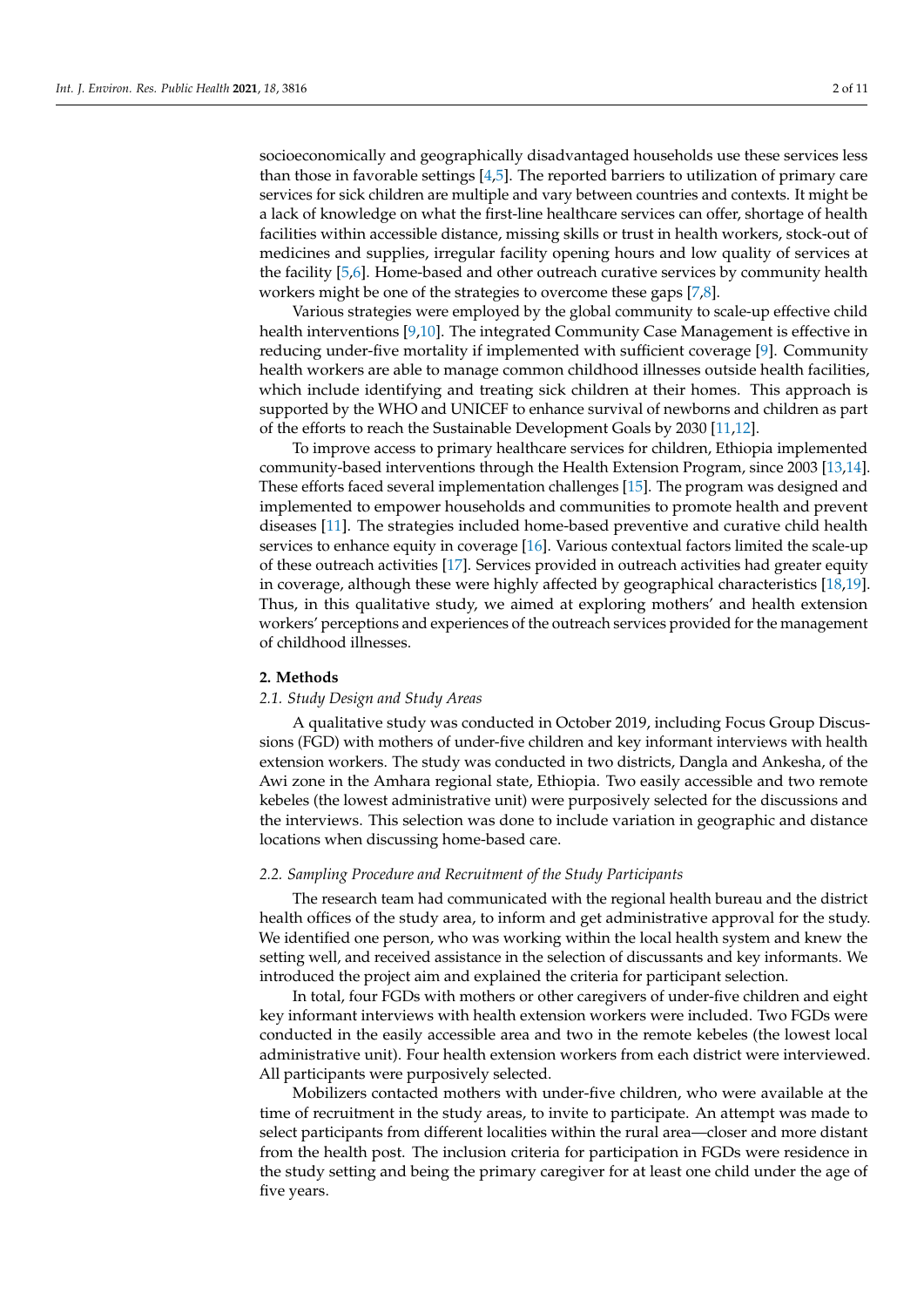We identified one health post in an easily accessible area from the main road and one remotely located. After this, we obtained the information on health extension workers at these facilities and selected one randomly at each health post. The interviews of the health extension workers were done at their health posts.

The selection of both mothers (as service users) and health extension workers (care providers) was done to obtain different perspectives on outreach healthcare services for children. Inclusion of additional groups and interviews continued until saturation was reached, i.e., when additions did not yield new information [\[20\]](#page-9-11). Thus, two FGDs from each site were conducted. Each FGD involved 7 to 9 participants.

## *2.3. Data Collection*

Data were collected using a pre-tested, semi-structured guide developed by the authors (Supplementary material File S1). Data were collected by two trained female interviewers with Master of Public Health qualifications. We used female data collectors since all respondents were women. We benefitted from a local mobilizer to identify study participants, the place for interview and other logistics. A facilitator managed the FGDs and created a comfortable environment for participants to openly voice their opinions. We also used a translator for one of the FGDs in the Ankesha district.

The FGDs with mothers of under-five children included their perceptions and experiences of community-based interventions, and facilitators and barriers for home-based care. They were also asked about the organization of the outreach efforts and possible improvement strategies.

A total of eight health extension workers were interviewed about their experiences and perspectives on outreach service provision (using a backpack, foldable register, chart booklet, basic medicines, and supplies), community perception, and acceptability of homebased care, including detailed information on the services they provided. The interview with the HEW was finalized without any problem.

## *2.4. Data Management and Analysis*

Before beginning the data collection and coding process, pre-set codes were derived from the research objectives and questions (A.D. and Y.O.). These were—knowledge and experience of the community about the outreach services, the experience of the health extension workers of outreach service provision, the barriers and enablers of service provision, and suggested improvements. Additionally, ideas, concepts, actions, relationships, meanings, etc., that appeared in the data and were different from the pre-set codes were used as emerging codes. The tape-recorded discussions and interviews were transcribed verbatim and translated into English. Field notes were translated into English. Data were analyzed and compiled using a thematic approach, with an ongoing content analysis [\[21\]](#page-9-12). This consisted of multiple readings of transcripts from group discussions and interviews to ensure familiarity and understanding of the data, to identify recurring ideas, and capture these in reflective notes.

Data from interviews and focus groups were coded within broad themes, using an Excel spreadsheet [\[22\]](#page-9-13). Coding was based on reading each transcript and identifying the underlying meaning of each segment of text and was done by A.D. For each segment, considerations were made on the content of the segment, what message it gave, what stuck out, and how it differed from or repeated other segments. Each segment of text was given one or more codes reflecting its underlying meaning. Codes of similar concepts were sorted and merged into themes. Themes and codes were refined and adjusted by looking for patterns, links, and contradictions within themes. Emerging themes were developed from the expanded interviews and discussions (A hybrid coding approach). A subset of transcripts was independently coded by Y.O., who also reviewed A.D.'s coding regularly. Discrepancies in coding were resolved through coding meetings, which were held several times during the analysis period. Selected quotations were presented in the text. Data credibility was checked by triangulating data between the respondent groups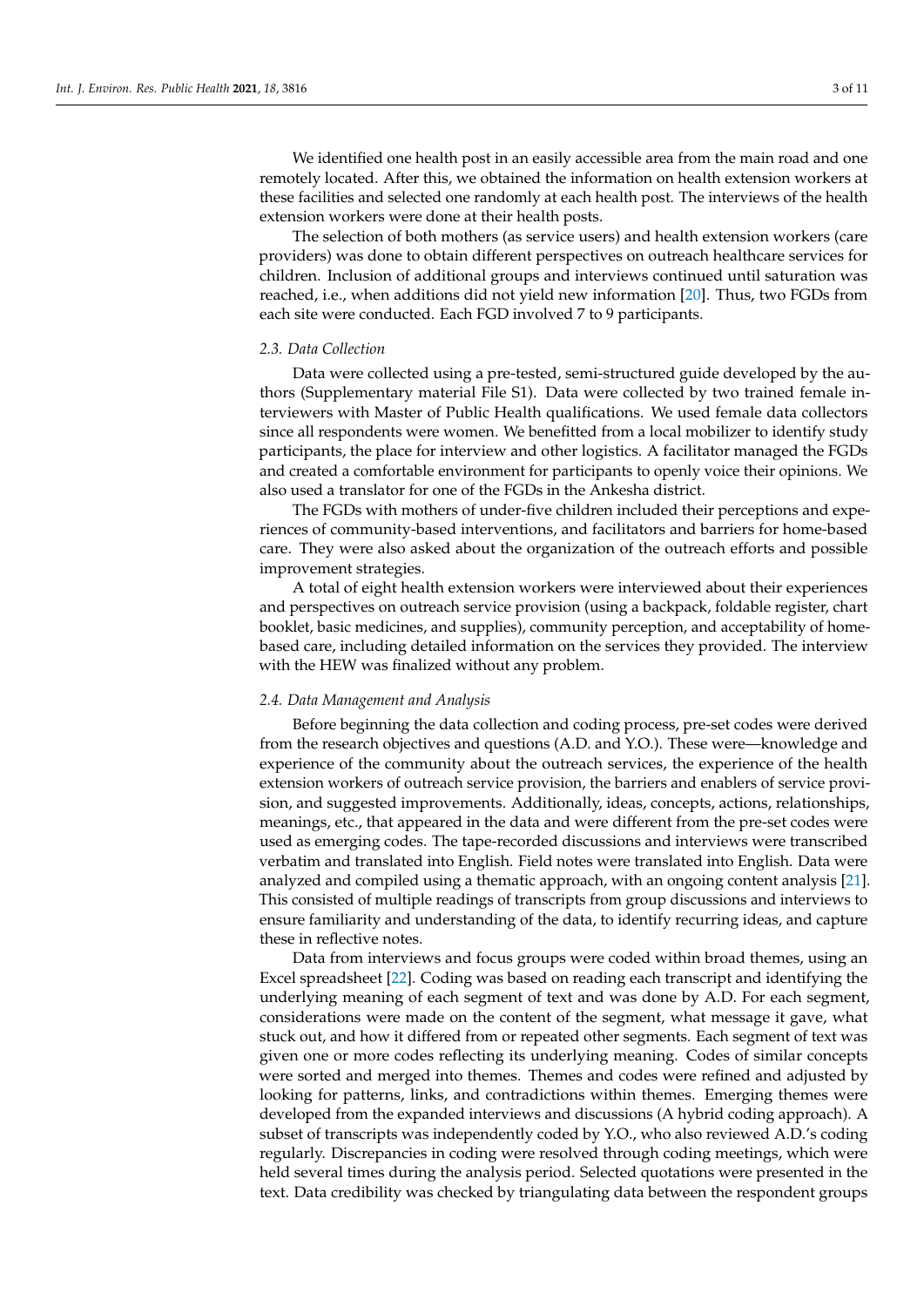and between data collection methods. After repeated reading of the transcripts, coding frames were generated.

## **3. Results**

## *3.1. Characteristics of the Participants*

All participants were women, which was consistent with the socio-cultural norm in the study context where the primary caregivers of children were the mothers or other female caregivers. All 37 participants in the FGDs had at least one child under the age of five years. The mean age of FGD participants was 28 years. The eight health extension workers had in most cases two years of schooling. Their work experience ranged from 4 to 17 years.

## *3.2. Themes Formation*

We identified two major themes. The first was mothers' perceptions and experiences of outreach services with two sub-themes—types of outreach services and treating sick children at home. The second was the health extension workers' perceptions of outreach services. In this theme, there were three interlinked subthemes—types of outreach services provided, challenges in providing outreach services, and activities needed to improve these services.

# 3.2.1. Mothers' Experiences and Perceptions of Outreach Services

# Outreach Services Received

The mothers stated that sanitation, nutrition, and immunization were the most common outreach services provided. These services included among other things breastfeeding and infant feeding counselling, advice on separating animals and humans in living areas, building toilets, hand washing, and using bed nets. This was resonated by:

"*The health extension worker teaches us based on the gaps we have. She teaches about how to feed our children. She tells us about antenatal care follow up, and if there is a problem that is beyond her capacity, she refers to the health centre. We take our children to the health post when we have a problem and if it is beyond her capacity then she refers us to the health centre* . . . " (Mother, 26 years, FGD).

The reason for health extension workers to make house-to-house visits was not primarily to identify and treat sick children. Rather, the intention was health promotion and preventive activities, which the mothers perceived as the health extension workers' first priority. This idea was echoed by:

"*The main reason for the house visits was to check that we are using a bed net. And to check our toilet and to make sure that we have a separate house for the animals* . . . " (Mother, 34 years, FGD).

*The health extension worker visits our houses and tell or teach us to keep our house organized, to clean our toilet, and to have proper waste disposal and about child feeding (how to prepare porridge)* (Mother, 38 years, FGD).

# Treating Sick Children at Home

All mothers, regardless of distance to the health post, disapproved of health extension workers treating sick children at home. This idea was expressed by:

"*To be honest, we do not get treatment at home or community level, there is no such a thing as calling her [the health extension worker] and getting the treatment at the house*". (Mother, 31 years, FGD).

Participants expressed concern about the health extension workers' ability to examine a sick child without all necessary equipment that was only available at the health facility, such as laboratory tests, weighing scales, and medicines. In the words of one mother: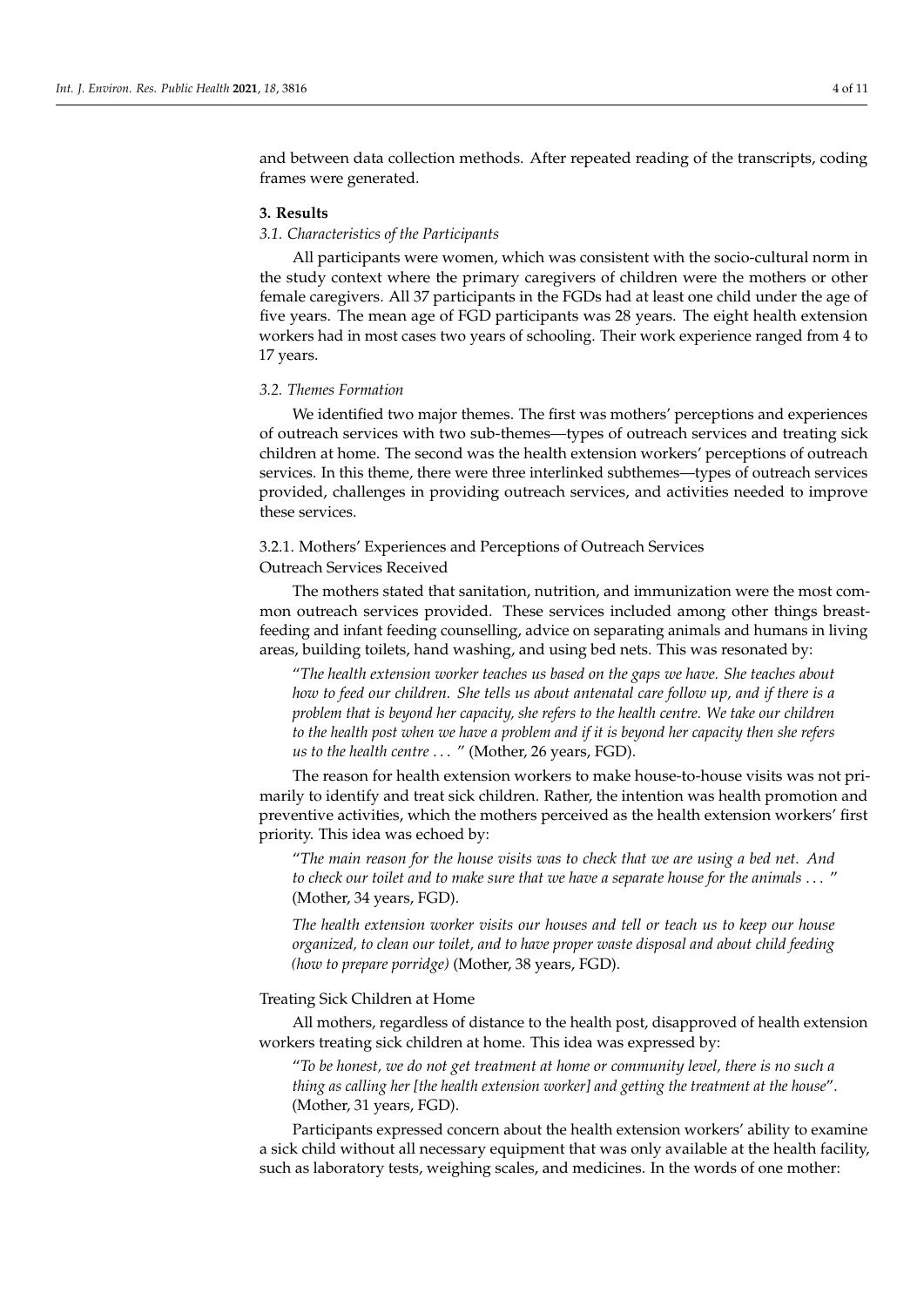"*How can she give medicine without evaluating and diagnosing the disease, what does she use to evaluate and diagnose the disease at the household level?*" (Mother, 43 years, FGD).

Another caregiver described the potential problem that could arise when the health extension worker tried to examine a sick child at home:

"*They can't diagnose a disease with their naked eye. Let us say, my child got sick and how will I give him a medicine that they order at my house. You can only diagnose a disease by using different tests. If the child has fever and cough, he needs to be tested before prescribing a medicine* . . . " (Mother, 34 years, FGD).

Even those who lived in a remote area preferred to go to the health post when their children were sick, so that they could be referred to the health center if the health extension worker was unable to treat the child.

"*It doesn't matter whether we live far away or near the health post, we should still manage to come to the health post*" (Mother, 29 years, FGD).

For many caregivers, the lack of trust in the health extension workers' skills and the lack of diagnostic tools and essential drugs during home visits appeared to be an important consideration.

"*I don't trust their knowledge that much*" (Mother, 34 years, FGD).

" . . . *the health post should be well equipped for us to fully trust the medicines they prescribe. We wouldn't go to the hospital if the health post was well equipped* . . . *.*" (Mother, 41 years, FGD).

Even if mothers gave their approval to the health extension workers treating their children at home, they had no means of communicating with the health workers when their children got sick—they did not own a landline or a mobile phone.

"*We don't have phone and we can't call them [the health extension workers] so we take the child to the health post instead*" (Mother, 43 years, FGD).

3.2.2. Health Extension Workers' Experiences and Perceptions of Outreach Services Outreach Services Provided and Its Challenges

The health extension workers reported that they provided services with the assumption that half of their time was spent in the community. One health extension worker was at the heath post while the other provided outreach services. This approach had increased care utilization at the health post and at home. A health extension worker stated:

"*The health post will not be closed at all times. If I am at the health post then my co-worker will be out in the field and vice versa* . . . *During the weekend (Sunday), we do awareness creation*" (Health extension worker, interview).

The community did not seem to accept home-based curative services for sick children, but the health extension workers reported that they provided such outreach services. They stated:

"*When we go house-to-house [for outreach services]* . . . *we bring everything necessary, including vitamin A, deworming, MUAC, and for children we take zinc, ORS, amoxicillin. If they are experiencing diarrhoea, we treat them with ORS and zinc* . . . " (Health extension worker, interview).

*We have separate registration for house-to-house services and we have a chart booklet. We used to take rapid diagnostic test and coartem (artemether-lumefantrine), amoxicillin and so on. So, we assess if a child has diarrhoea or vomiting, then we diagnose. We treat diarrhoea with zinc and ORS and we treat pneumonia with amoxicillin.* (Health extension worker, interview).

The health extension workers also reported that they provided outreach immunization service routinely: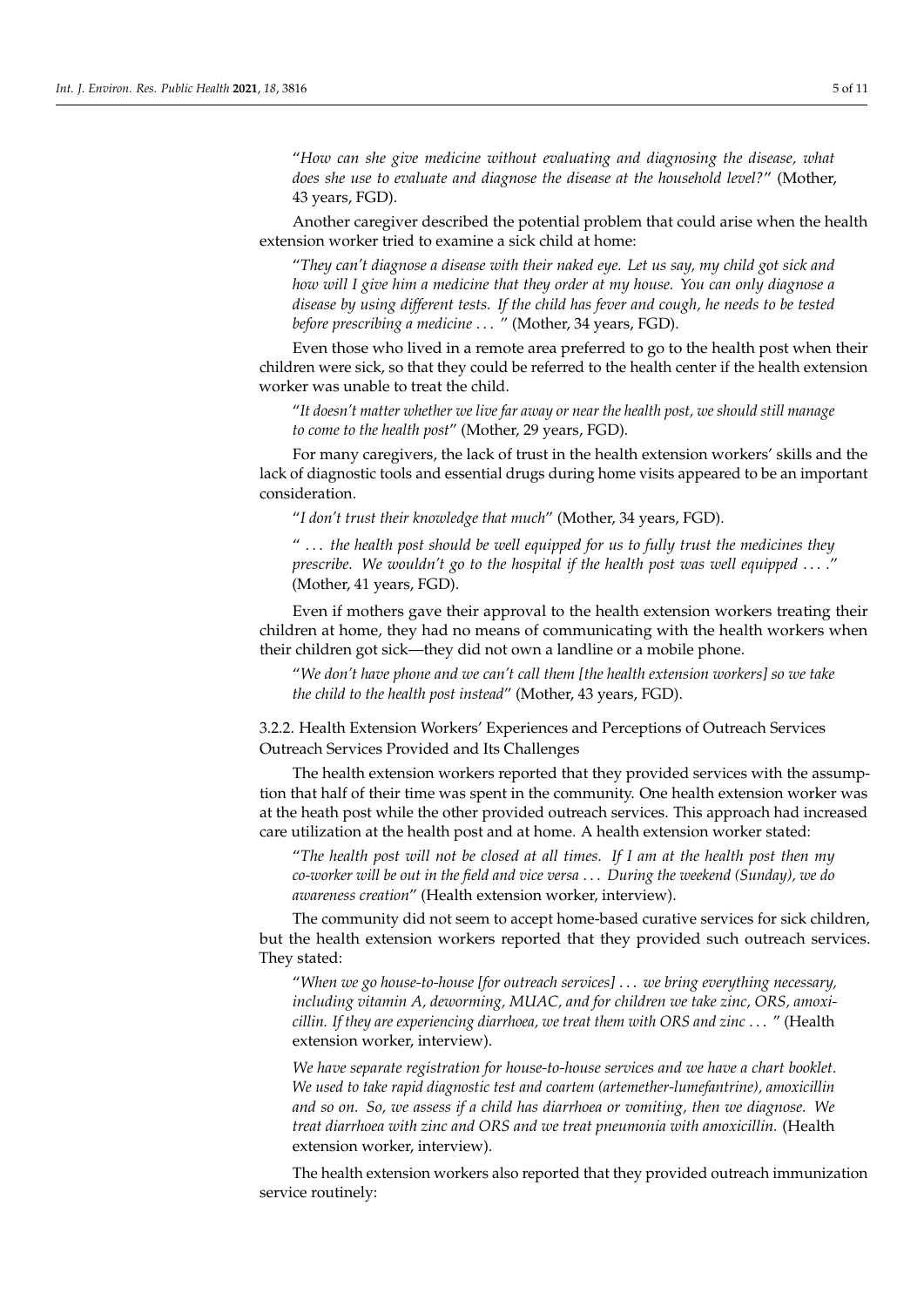" . . . *In addition, we [health extension workers] also provide immunization for children as an outreach activity and at the health post. We have three outreach programs per month, so we provide immunization according to this schedule*" (Health extension worker, interview).

The common challenges experienced in providing outreach services were distance, lack of supplies, and lack of health extension worker commitment. Home-based care for sick children was uncommon in nearby households, since the caregivers usually brought their sick children to the health facility. The health extension workers also described how challenging and exhaustive it could be to reach some of the villages located in remote areas. A health extension worker presented this as follows:

"*There are some kebeles far from the health post and it might take us more than 30 min to get to them. And by the time we get there, we might already be tired and exhausted* . . . " (Health extension worker, interview).

Some informants emphasized barriers such as distance would not be a problem if the health extension workers were more committed and motivated to do this job:

"*It can benefit all, but the question is whether we can provide this equally or not. We can treat sick children regardless of distance, it does not matter whether they are located near or far, if we come across them [sick children] we can still provide the treatment at home*" (Health extension worker, interview).

The health extension workers reported that supplies did not limit them from providing outreach services. Mothers, on the other hand, wanted health posts to be better equipped to provide quality curative services and outreach services.

"*It has been a while since the integrated Community Case Management started but it was not strengthened, and we did not have all the necessary supply. But we were given a bag saying newborn as soon as this program was started, but ever since it was strengthened, we were given registration books to be used in the field* . . . " (Health extension worker, interview).

# Activities Needed to Improve Outreach Services

The key informants provided suggestions to improvements of services in their localities and community-based outreach programs. Review meetings, upgrading the service provision at the health post, and enhancing knowledge and skills of the health extension workers were some of the suggestions.

" . . . *I think it would be better to hire nurses at the health post to provide quality services and it will help us to gain experience from them as well*" (Health extension worker, interview).

Performance review meetings that occurred quarterly helped the health extension workers to improve their work and technical skills. This appeared to strengthen outreach curative child health services.

"*Even though there is an interruption currently, the three-months review meeting was good because it helped us to know our strengths and weaknesses so it would be good to do that regularly*" (Health extension worker, interview).

Awareness-creating strategies were discussed by the key informants. Churches, the 1 to 5 women's development groups, influential people, and the kebele administrators were mentioned to reach the community. Such efforts could improve community awareness about the availability of services provided at the health facility and in the caregivers' home.

"*The community is aware about the services through women's development army, 1 to 5 structure, and influential people. In addition, during the implementation of communitybased projects, we gathered 150 people in the kebele and we [the health extension workers] created awareness so they [the community] know that we provide house-to-house treatment services* . . . " (Health extension worker, interview).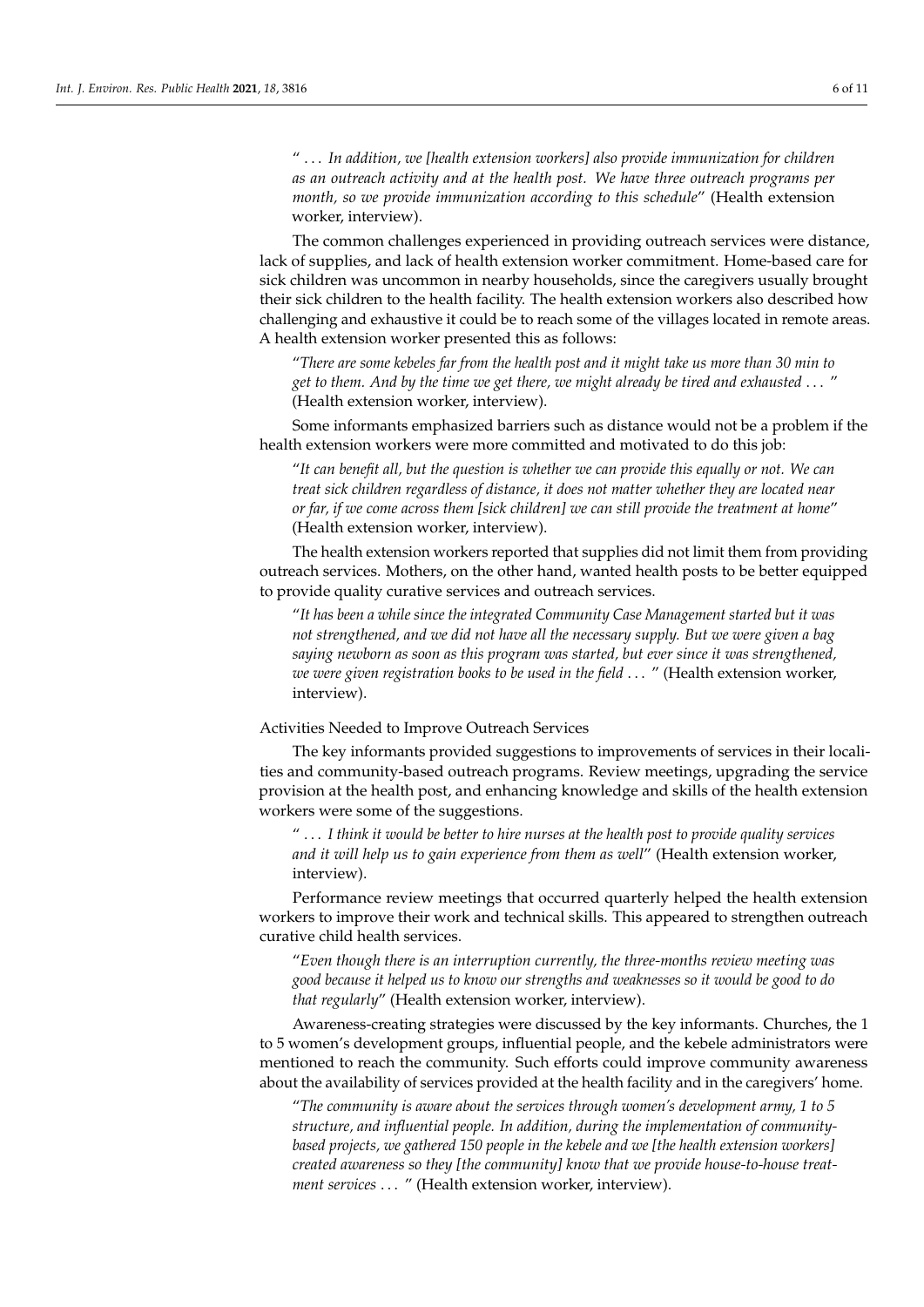Other suggestions for improvement included career development, provision of residential houses near the health post, and increasing the health extension workers' salary.

"*Motivation (salary and incentives) and further education* . . . " (Health extension worker, interview).

"*If we have a house near the health post, we will not be tired and we can provide the home-based care better* . . . " (Health extension worker, interview).

# **4. Discussion**

Mothers reported that outreach services provided by the health extension workers' to be limited in preventive and promotive services, such as advocacy for hygiene and nutrition and maternal health care, but also for immunization. With regards to treatment of sick children, the mothers questioned the ability of the health worker to provide such services at home. Health extension workers, on the other hand, stated that they provide home-based curative services, as they carry with them basic equipment and medicines during outreach services. To bridge such gaps in perception and understanding of services in terms of barriers to outreach services, health extension workers mentioned workload, long distances, lack of support, and incentives as factors that could demotivate to provide outreach services. They suggested health posts to be staffed with nurses to improve the quality of the curative services. Furthermore, they acknowledged the benefit of having nongovernmental partners supporting the outreach services by providing them the necessary job aids and supplies, such as the chart booklet and drugs, and the provision of supportive supervision and clinical mentoring.

A low quality of primary child health services was one of the perceived barriers to the use of the health extension workers' services. With ambitions to reach universal health coverage, as part of the sustainable development goals, the quality of health services is emphasized. In health systems with major quality problems, the most vulnerable segments of the population suffer more, and inequity in health increases [\[10\]](#page-9-1). In studies partly performed in the study areas of this qualitative study, we could show that health extension workers did not adhere to the integrated community case management guidelines for sick children, with negative consequences for diagnosis and treatment of children with suspected pneumonia, diarrhea, fever, and malnutrition [\[23,](#page-9-14)[24\]](#page-9-15). In such situations, communities might have low trust in the curative services. Participatory community engagement and quality improvement strategies for mother and child healthcare might bridge such gaps in the perceptions and understanding of services, and improve the quality of the services provided in the community and at the health facility [\[25\]](#page-9-16).

Mothers reported that distance to the health post was not a problem when deciding to seek care for the sick child or not. In a study in four Ethiopian regions, including the current study area, we found that distance and difference in altitude were not associated with sick child care seeking [\[26\]](#page-9-17). Other studies in Ethiopia and Tanzania reported that geographic access was a barrier to the utilization of health facilities [\[27](#page-9-18)[,28\]](#page-9-19) A study that included Kenya, Nigeria, and Niger revealed variation by country, where in Kenya, distance to the health facility was a challenge. In Nigeria, the influence of geography was limited as well as in Niger, where mothers, who lived in villages with a health post did not consider distance or location as a barrier to care-seeking for children [\[29\]](#page-9-20). The unfavorable topography with difficult terrain and rural remote populations with few households in each village make the outreach services difficult. However, in areas where community health workers or women's groups provide home visits, service coverage of maternal and child health services might be enhanced [\[3\]](#page-8-2). Therefore, strategies need to be contextualized for outreach services.

In an evaluation of a community-based intervention in four Ethiopian regions, we showed that health posts with health extension workers were poorly equipped to provide services to sick children [\[30\]](#page-9-21). Therefore, equipping the health extension workers with skills, as well as essential medicines and other basic items is a prerequisite for improved quality services. A study conducted in Rwanda showed that the number of children receiving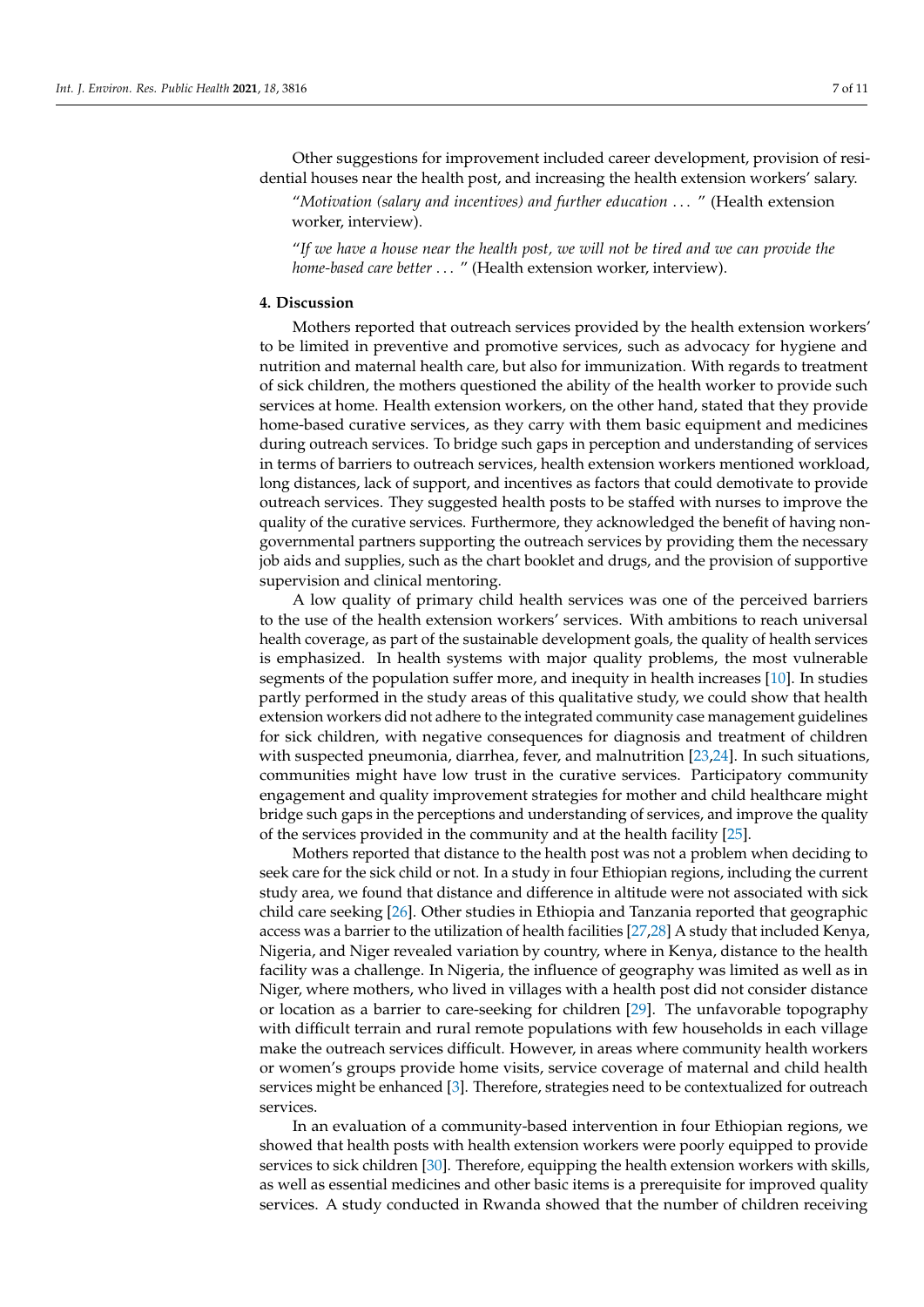community-based treatment for diarrhea and pneumonia increased significantly one year after the implementation of the integrated community case management [\[31\]](#page-9-22). Similarly, a study conducted in Ethiopia revealed that performance review and clinical mentoring improved case management [\[32\]](#page-9-23). Support to the health extension workers through review meetings [\[33\]](#page-9-24), training, and supplies (chart booklet, register, drug, etc.) [\[29\]](#page-9-20) and other quality improvement strategies might improve quality, trust, and use of community-based child curative services [\[32](#page-9-23)[,34\]](#page-10-0).

The health extension workers identified several issues that could enhance their performance, such as support, incentives, lowering the workload, and capacity development activities. Similarly, another Ethiopian study revealed that the health extension workers' motivation could be enhanced through regular review meetings and opportunities for career progression [\[33\]](#page-9-24). Similar to this, another study conducted to understand the relationships between HEWs and the community and health sector revealed that health extension workers' relationships with the community and health sector could be affected as a result of inadequate support systems, lack of trust, communication, and expectations. Clearly defined roles at all levels and standardized support, monitoring, and accountability system, regular supervision, and training, increased their performance and maximized the their value and trust in the community and the health sector [\[35\]](#page-10-1).

Community participation might contribute to the use of healthcare and increase the sense of ownership of the local health services. A systematic review showed that the Ethiopian women's development groups contributed to enhanced maternal and child health service utilization [\[36\]](#page-10-2). However, in a recent study, the leaders of these groups lacked knowledge on maternal and child health, and were not so active regarding neonatal and child health issues [\[37\]](#page-10-3). Ideally, such community engagement groups might be a mechanism to share information from the health services and favorably influence the parents' careseeking behavior [\[38\]](#page-10-4). Positive development is possible when communities participate in problem identification and resolution, and are engaged as partners in improving child health [\[29\]](#page-9-20).

## **5. Strengths and Limitations**

This study included different perspectives—from participants living in remote as well as easily accessible communities, and information collected from service providers and users. The sample of informants for this qualitative study included different groups, representing varying relevant interests and perspectives. The sample was based on the concept of saturation; the inclusion continued until we reached saturation of information in the data collection.

There were some challenges during data collection. A few participants did not speak Amharic. We were able to manage this problem by involving a translator who spoke Amharic and the local language (Agew). Limitation of transferability of our study findings is a potential limitation. However, we believe that most results are relevant and highly likely to be transferable to similar settings in rural Ethiopia and beyond.

## **6. Conclusions**

We explored mothers' and health extension workers' perceptions and experiences of the outreach services provided for the management of common childhood illnesses. Mothers viewed the health extension workers' outreach services to be limited to preventive services, including vaccinations, and awareness creation activities. However, the health extension workers expressed their readiness to also provide curative services, but acknowledged that workload, long distances, and lack of incentives could demotivate outreach services.

In the Ethiopian context, further steps need to be taken ensuring outreach services, including curative child health services to remote communities and disadvantaged groups. Enhanced community ownership and partnership in the primary healthcare services might be a way forward. Motivational support to health extension workers and advocacy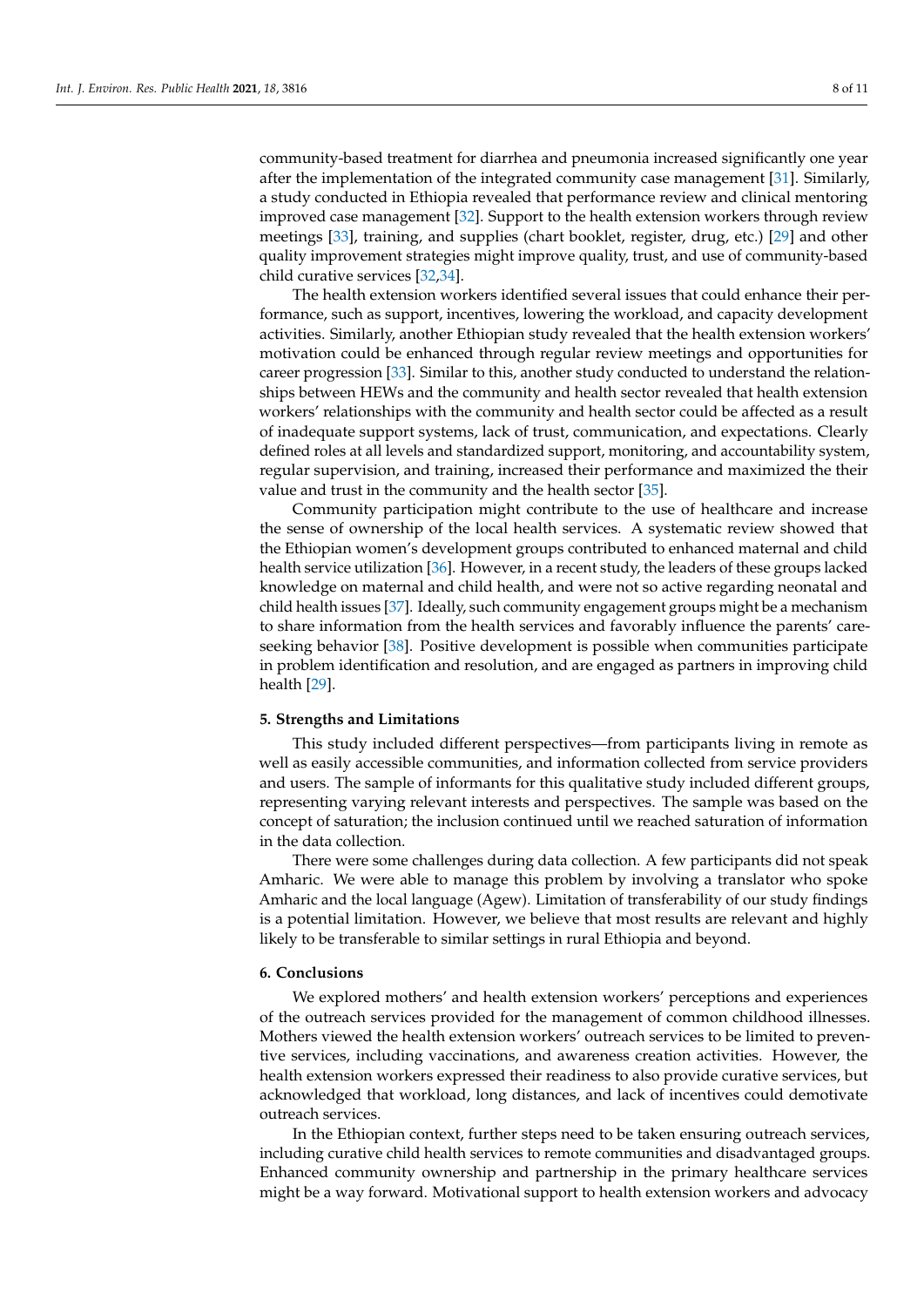activities at the community might be needed to enhance community ownership of improved home-based curative services.

**Supplementary Materials:** The following are available online at [https://www.mdpi.com/article/10](https://www.mdpi.com/article/10.3390/ijerph18073816/s1) [.3390/ijerph18073816/s1,](https://www.mdpi.com/article/10.3390/ijerph18073816/s1) File S1: Interview guide.

**Author Contributions:** A.D. and Y.B.O. developed the idea. A.D. analyzed and drafted the paper. A.D., Y.B.O., L.Å.P., Z.T., and K.A. contributed to the interpretation of results, revision of the manuscript, and approval of the final version of the paper. All authors have read and agreed to the published version of the manuscript.

**Funding:** This work was supported, in whole or in part, by the Bill & Melinda Gates Foundation [OPP1132551]. Under the grant conditions of the Foundation, a Creative Commons Attribution 4.0 Generic License has already been assigned to the Author Accepted Manuscript version that might arise from this submission.

**Institutional Review Board Statement:** The study protocol was approved by the Institutional Review Board of the University of Gondar (O/V/P/RCS/05/214/2018). Participants were included in the study after written informed consent. They were informed that they could withdraw from the study at any time, for any reason, without negative consequences. Names and other identifying information were removed from transcripts and analyses to ensure confidentiality. The research team provided written information about the project to each participant. Those who were unable to read, were verbally informed about the research project.

**Informed Consent Statement:** Informed consent was obtained from all subjects involved in the study.

**Data Availability Statement:** The data that underpin this research is qualitative in nature. The data and interview transcripts cannot be made openly available due to reasons of confidentiality.

**Acknowledgments:** The authors also would like to thank the University of Gondar for the support provided to the research. We are also grateful to the regional health bureaus and district health offices in the study areas for their smooth and kind cooperation. Special thanks to the qualitative data collectors, Esete Fenta and Firmaye Bogale, and the facilitator Zemede Hunegnaw for their excellent fieldwork, and to the study participants for their kind cooperation in interviews and data collection.

**Conflicts of Interest:** The authors declare no conflict of interest.

## **Abbreviation**

FGD Focus Group Discussion

#### **References**

- <span id="page-8-0"></span>1. World Health Organization. *The World Bank. Tracking Universal Health Coverage—First Global Monitoring Report*; Working Papers; WHO: Geneva, Switzerland, 2015.
- <span id="page-8-1"></span>2. Black, R.E.; Taylor, C.E.; Arole, S.; Bhutta, Z.A.; Kirkwood, R.; Kureshy, N.; Lanata, C.F.; Phillips, J.F.; Taylor, M.; Victora, C.G.; et al. Comprehensive review of the evidence regarding the effectiveness of community—Based primary health care in improving maternal, neonatal and child health: 8. summary and recommendations of the Expert Panel. *J. Glob. Health* **2017**, *7*, e001308. [\[CrossRef\]](http://doi.org/10.7189/jogh.07.010908)
- <span id="page-8-2"></span>3. Blanchard, A.K.; Prost, A.; Houweling, T.A.J. Effects of community health worker interventions on socioeconomic inequities in maternal and newborn health in low-income and middle-income countries: A mixed-methods systematic review. *BMJ Glob. Health* **2019**, *4*, e001308. [\[CrossRef\]](http://doi.org/10.1136/bmjgh-2018-001308)
- <span id="page-8-3"></span>4. Treacy, L.; Bolkan, H.A.; Sagbakken, M. Distance, accessibility and costs. Decision-making during childbirth in rural Sierra Leone: A qualitative study. *PLoS ONE* **2018**, *13*, e0188280.
- <span id="page-8-4"></span>5. Lungu, E.A.; Biesma, R.; Chirwa, M.; Darker, C. Healthcare seeking practices and barriers to accessing under-five child health services in urban slums in Malawi: A qualitative study. *BMC Health Serv. Res.* **2016**, *16*, 410. [\[CrossRef\]](http://doi.org/10.1186/s12913-016-1678-x)
- <span id="page-8-5"></span>6. Gupta, M.; Angeli, F.; Bosma, H.; Rana, M.; Prinja, S.; Kumar, R.; Van Schayck, O.C.P. Effectiveness of multiple-strategy community intervention in reducing geographical, socioeconomic and gender based inequalities in maternal and child health outcomes in Haryana, India. *PLoS ONE* **2016**, *11*, e0150537. [\[CrossRef\]](http://doi.org/10.1371/journal.pone.0150537)
- <span id="page-8-6"></span>7. Shin, H.Y.; Kim, K.Y.; Kang, P. Concept analysis of community health outreach. *BMC Health Serv. Res.* **2020**, *20*, 417. [\[CrossRef\]](http://doi.org/10.1186/s12913-020-05266-7)
- <span id="page-8-7"></span>8. Bang, K.S.; Chae, S.M.; Lee, I.; Yu, J.; Kim, J. Effects of a Community Outreach Program for Maternal Health and Family Planning in Tigray, Ethiopia. *Asian Nurs. Res. Korean Soc. Nurs. Sci.* **2018**, *12*, 223–230. [\[CrossRef\]](http://doi.org/10.1016/j.anr.2018.08.007) [\[PubMed\]](http://www.ncbi.nlm.nih.gov/pubmed/30193883)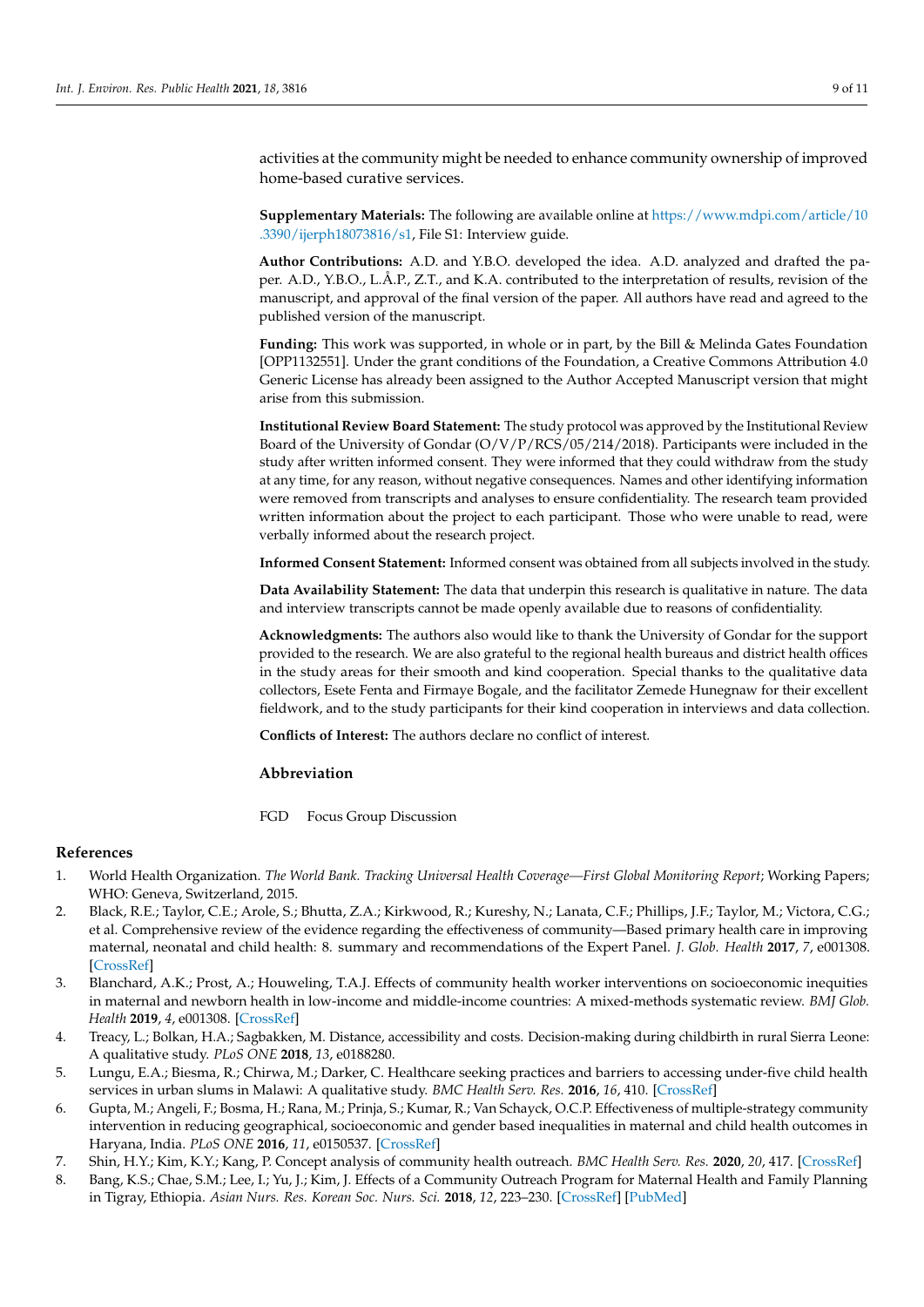- <span id="page-9-0"></span>9. Prosnitz, D.; Herrera, S.; Coelho, H.; Davis, L.M.; Zalisk, K.; Yourkavitch, J. Evidence of impact: ICCM as a strategy to save lives of children under five. *J. Glob. Health* **2019**, *9*, 010801. [\[CrossRef\]](http://doi.org/10.7189/jogh.09.010801) [\[PubMed\]](http://www.ncbi.nlm.nih.gov/pubmed/31263547)
- <span id="page-9-1"></span>10. Kruk, M.E.; Gage, A.D.; Arsenault, C.; Jordan, K.; Leslie, H.H.; Roder-DeWan, S.; Adeyi, O.; Barker, P.; Daelmans, B.; Doubova, S.V.; et al. High-quality health systems in the Sustainable Development Goals era: Time for a revolution. *Lancet Glob. Health* **2018**, *6*, e1196–e1252. [\[CrossRef\]](http://doi.org/10.1016/S2214-109X(18)30386-3)
- <span id="page-9-2"></span>11. World Health Organization; United Nations Childrens Fund. *WHO/UNICEF Joint Statement: Home Visits for the Newborn Child: A Strategy to Improve Survival*; WHO Library: Geneva, Switzerland, 2009.
- <span id="page-9-3"></span>12. United Nation. *Transforming Our World: The 2030 Agenda for Sustainable Development*; UN: New York, NY, USA, 2016; pp. 12–14.
- <span id="page-9-4"></span>13. Federal Ministry of Health. *Health Extension Program in Ethiopia: Profile*; Federal Ministry of Health: Berlin, Germany, 2007; pp.  $1 - 24$ .
- <span id="page-9-5"></span>14. Banteyerga, H. Ethiopia's HEP: Improving Health through Community Involvement. *MEDICC Rev.* **2011**, *13*, 46–49. [\[CrossRef\]](http://doi.org/10.37757/MR2011V13.N3.11) [\[PubMed\]](http://www.ncbi.nlm.nih.gov/pubmed/21778960)
- <span id="page-9-6"></span>15. Assefa, Y.; Gelaw, Y.A.; Hill, P.S.; Taye, B.W.; Van Damme, W. Community health extension program of Ethiopia, 2003–2018: Successes and challenges toward universal coverage for primary healthcare services. *Glob. Health* **2019**, *15*, 24. [\[CrossRef\]](http://doi.org/10.1186/s12992-019-0470-1) [\[PubMed\]](http://www.ncbi.nlm.nih.gov/pubmed/30914055)
- <span id="page-9-7"></span>16. Ethiopian Minstry of Health. *National Strategy for Newborn and Child Survival in Ethiopia National Strategy for Newborn and Child Survival in Ethiopia, 2015/16-2019/20*; MoH: Addis Ababa, Ethiopia, 2015.
- <span id="page-9-8"></span>17. Okwaraji, Y.B.; Hill, Z.; Defar, A.; Berhanu, D.; Wolassa, D.; Persson, L.Å.; Gonfa, G.; Schellenberg, J.A. Implementation of the 'optimising the health extension program' intervention in ethiopia: A process evaluation using mixed methods. *Int. J. Environ. Res. Public Health* **2020**, *17*, 5803. [\[CrossRef\]](http://doi.org/10.3390/ijerph17165803) [\[PubMed\]](http://www.ncbi.nlm.nih.gov/pubmed/32796574)
- <span id="page-9-9"></span>18. Wuneh, A.D.; Medhanyie, A.A.; Bezabih, A.M.; Persson, L.Å.; Schellenberg, J.; Okwaraji, Y.B. Wealth-based equity in maternal, neonatal, and child health services utilization: A cross-sectional study from Ethiopia. *Int. J. Equity Health* **2019**, *18*, 201. [\[CrossRef\]](http://doi.org/10.1186/s12939-019-1111-2)
- <span id="page-9-10"></span>19. Defar, A.; Okwaraji, Y.B.; Tigabu, Z.; Persson, L.Å.; Alemu, K. Geographic differences in maternal and child health care utilization in four Ethiopian regions; a cross-sectional study. *Int. J. Equity Health* **2019**, *18*, 173. [\[CrossRef\]](http://doi.org/10.1186/s12939-019-1079-y)
- <span id="page-9-11"></span>20. Saunders, B.; Sim, J.; Kingstone, T.; Baker, S.; Waterfield, J.; Bartlam, B.; Burroughs, H.; Jinks, C. Saturation in qualitative research: Exploring its conceptualization and operationalization. *Qual. Quant.* **2018**, *52*, 1893–1907. [\[CrossRef\]](http://doi.org/10.1007/s11135-017-0574-8)
- <span id="page-9-12"></span>21. Hsieh, H.F.; Shannon, S.E. Three approaches to qualitative content analysis. *Qual. Health Res.* **2005**, *15*, 1277–1288. [\[CrossRef\]](http://doi.org/10.1177/1049732305276687)
- <span id="page-9-13"></span>22. Meyer, D.Z.; Avery, L.M. Excel as a qualitative data analysis tool. *Field Methods* **2009**, *21*, 91–112. [\[CrossRef\]](http://doi.org/10.1177/1525822X08323985)
- <span id="page-9-14"></span>23. Daka, D.W.; Wordofa, M.A.; Woldie, M.; Persson, L.Å.; Berhanu, D. Quality of clinical assessment and management of sick children by health extension workers in four regions of Ethiopia: A cross-sectional survey. *PLoS ONE* **2020**, *15*, e0239361. [\[CrossRef\]](http://doi.org/10.1371/journal.pone.0239361)
- <span id="page-9-15"></span>24. Getachew, T.; Mekonnen, S.; Yitayal, M.; Persson, L.Å.; Berhanu, D. Health Extension Workers' diagnostic accuracy for common childhood illnesses in four regions of Ethiopia: A cross-sectional study. *Acta Paediatr. Int. J. Paediatr.* **2019**, *108*, 2100–2106. [\[CrossRef\]](http://doi.org/10.1111/apa.14888) [\[PubMed\]](http://www.ncbi.nlm.nih.gov/pubmed/31162734)
- <span id="page-9-16"></span>25. Byass, P. The potential of community engagement to improve mother and child health in Ethiopia—What works and how should it be measured? *BMC Pregnancy Childbirth* **2018**, *18* (Suppl. 1), 4–6. [\[CrossRef\]](http://doi.org/10.1186/s12884-018-1974-z) [\[PubMed\]](http://www.ncbi.nlm.nih.gov/pubmed/30255787)
- <span id="page-9-17"></span>26. Defar, A.; Okwaraji, Y.B.; Tigabu, Z.; Persson, L.Å.; Alemu, K. Distance, difference in altitude, and socio-economic determinants of utilization of maternal and child health services in Ethiopia: A geographic and multilevel modelling analysis. *BMJ Open* **2021**, *11*, e042095. [\[CrossRef\]](http://doi.org/10.1136/bmjopen-2020-042095)
- <span id="page-9-18"></span>27. Amare, Y.; Degefie, T.; Mulligan, B. Newborn care seeking practices in Central and Southern Ethiopia and implications for community based programming. *Ethiop. J. Health Dev.* **2012**, *27*, 3–7.
- <span id="page-9-19"></span>28. Kahabuka, C.; Kvale, G.; Moland, K.M.; Hinderaker, S.G. Why caretakers bypass Primary Health Care facilities for child care—A case from rural Tanzania. *BMC Health Serv. Res.* **2011**, *11*, 315. [\[CrossRef\]](http://doi.org/10.1186/1472-6963-11-315)
- <span id="page-9-20"></span>29. Bedford, K.J.A.; Sharkey, A.B. Local barriers and solutions to improve care-seeking for childhood pneumonia, diarrhoea and malaria in Kenya, Nigeria and Niger: A qualitative study. *PLoS ONE* **2014**, *9*, e100038. [\[CrossRef\]](http://doi.org/10.1371/journal.pone.0100038)
- <span id="page-9-21"></span>30. Berhanu, D.; Okwaraji, Y.B.; Defar, A.; Bekele, A.; Lemango, E.T.; Medhanyie, A.A.; Wordofa, M.A.; Yitayal, M.; Gebriel, F.W.; Desta, A.; et al. Does a complex intervention targeting communities, health facilities and district health managers increase the utilisation of community- based child health services? A before and after study in intervention and comparison areas of Ethiopia. *BMJ Open* **2020**, *10*, e040868. [\[CrossRef\]](http://doi.org/10.1136/bmjopen-2020-040868)
- <span id="page-9-22"></span>31. Mugeni, C.; Levine, A.C.; Munyaneza, R.M.; Mulindahabi, E.; Hannah, C.; Glacis-Bloom, J.; Nutt, C.T.; Wagner, C.M.; Gaju, E.; Rukundo, A.; et al. Nationwide implementation of integrated community case management of childhood illness in Rwanda. *Glob. Health Sci. Pract.* **2014**, *2*, 328–341. [\[CrossRef\]](http://doi.org/10.9745/GHSP-D-14-00080)
- <span id="page-9-23"></span>32. Miller, N.P.; Amouzou, A.; Hazel, E.; Legesse, H.; Degefie, T.; Tafesse, M.; Black, R.E.; Bryce, J. Assessment of the impact of quality improvement interventions on the quality of sick child care provided by Health Extension Workers in Ethiopia Correspondence to. *J. Glob. Health* **2016**, *6*, 020404. [\[CrossRef\]](http://doi.org/10.7189/jogh.06.020404) [\[PubMed\]](http://www.ncbi.nlm.nih.gov/pubmed/27606058)
- <span id="page-9-24"></span>33. Nsibande, D.; Loveday, M.; Daniels, K.; Sanders, D.; Doherty, T.; Zembe, W. Approaches and strategies used in the training and supervision of health extension workers (HEWs) delivering integrated community case management (iCCM) of childhood illness in ethiopia: A qualitative rapid appraisal. *Afr. Health Sci.* **2018**, *18*, 188–197. [\[CrossRef\]](http://doi.org/10.4314/ahs.v18i1.24) [\[PubMed\]](http://www.ncbi.nlm.nih.gov/pubmed/29977273)